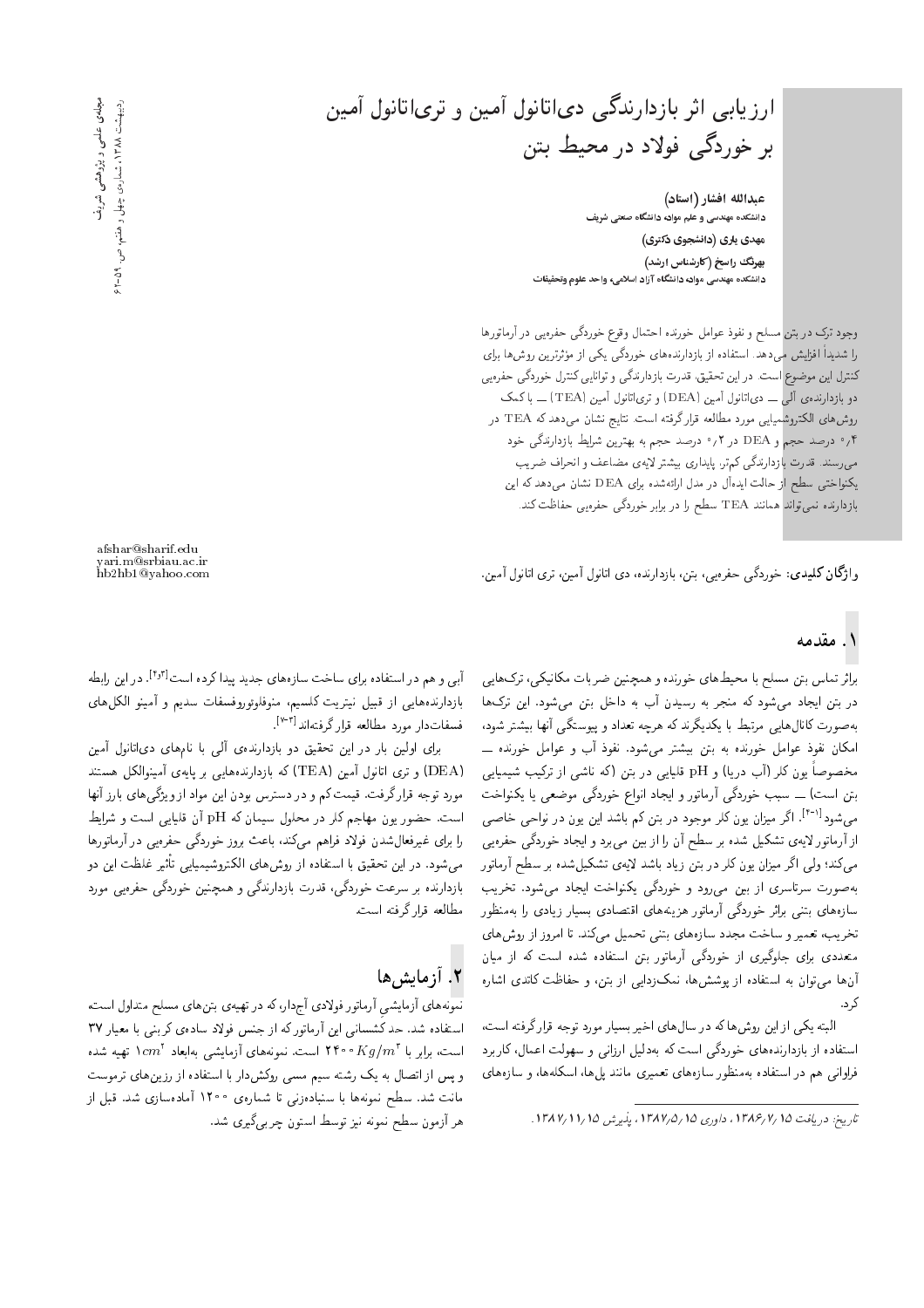جدول ۱. ترکیب شیمیایی محلول سیمان مورد استفاده در آزمایش ها.

|  |  |                                                        |  |  | $\vert \mathrm{CaO} \vert \mathrm{SO}_r^{\tau-} \vert \mathrm{Na}_\tau \mathrm{O} \vert \mathrm{K}_\tau \mathrm{O} \vert \mathrm{Fe}_\tau \mathrm{O}_r \vert \mathrm{P} \mathrm{O}_r^{\tau-} \vert \mathrm{Cl}^{-} \vert \mathrm{F}^{-} \vert \mathrm{M} \mathrm{g}^{\tau+} \vert$ ترکیب |
|--|--|--------------------------------------------------------|--|--|------------------------------------------------------------------------------------------------------------------------------------------------------------------------------------------------------------------------------------------------------------------------------------------|
|  |  | 107   281   1071   1087   110   210   771   710   2120 |  |  | مقدار<br>$\vert$ (ppm)                                                                                                                                                                                                                                                                   |

محیط خورنده، محلول بتن که از نسبت ۱:۱ آب مقطر و سیمان پرتلند نوع II است، انتخاب شد. کاربرد عمومی این سیمان، که دارای گرمای هیدراتاسیون متوسطی است، در تهیه ی ملات بتن است. بهمنظور بررسی تأثیر یون کلر بر خورندگی محلول بتن،  $8/\mathrm{AF} \times 1$ و با توجه به مطالعات انجامگرفته توسط محققین، مقدار  $1/lit$  \* \* \ یون کلر به صورت کلرید سدیم به محلول اضافه شد. ترکیب شیمیایی محلول مورد استفاده در جدول ۱ آمده است. pH محلول سیمان تهیهشده نیز با استفاده از دستگاه pHسنج برابر با ۱۲٫۲ اندازهگیری شد.

بررسی رفتار خوردگی نمونههای فولادی بهکمک روشهای الکتروشیمیایی و با استفاده از دستگاه بتانسیواستات EG&G((Pricton Applied)) مدل ٢٧٣A) انجام گرفت. برای رسم منحنبی های پلار پزاسیون بهروش پتانسیودینامیک، ابتدا پتانسیل نمونه بهمدت ۲۰ دقیقه در محلول سیمان غوطهور شد تا به پتانسیل تعادلی خود نزدیک شود. پتانسیل با کمک الکترود مرجع کالومل اشباع (SCE) اندازهگیری شد. منحنبی های پلاریزاسیون در محدوده $mV$ ۰۰ ۲۰۰ $\rightarrow W$ ۰۰ ۲۰۰ نسبت به يتانسيل مدار باز رسم شد. سرعت روبش يتانسيل نيز  $mV/min$ °۶ انتخاب شد.

برای ارائهی یک مدل خوردگی از اثر بازدارندهها نیز از روش طیفسنجی الكتروشيميايي اميدانس (EIS) استفاده شده است. محدودهي فركانس از Hz • • ١ تا mHz °۵ با دامنه بتانسیل ۵mV در نظرگرفته شد. دادههای به دست آمده با كىك نرمافزار شىبيەسازى Zsimp۳.۲ مدل سازى شد.

#### ۳. نتايج و بحث

شکل ۱ منحنبی های پلاریزاسیون خوردگی فولاد در محلول بتن حاوی صفر، <sub>۱</sub>۰٫۱ ۰٫۲ و ۱۶ و ۱۶ و درصد حجمی از بازدارندههای دیاتیل آمین (DEA) و تریاتیل آمین (TEA) را نشان میدهد. دادههای به دست آمده از منحنی های پلاریزاسیون

در جدول ۲ ارائه شده است. چنان که ملاحظه می شود، بازدارندهی TEAدر غلظت ۰٫۴ درصد حجمی و بازدارندهی DEA در غلظت ۰٫۲ درصد حجمی، از بیشترین راندمان بازدارندگی برخوردارند. با افزودن این بازدارندهها پتانسیل خوردگی مثبتتر



شکل ۱. منحنبیهای قطبش خوردگی فولاد در محیط بتن در غلظتهای مختلف بازدارنده.

| غلظت بازدارنده                      | $E_{corr}$<br>$I_{corr}$    |           | $\beta$ a                                 | سرعت خوردگبي               | راندمان حفاظت      |
|-------------------------------------|-----------------------------|-----------|-------------------------------------------|----------------------------|--------------------|
| mV vs SCE<br>(درصد حجمی)            | $\mu$ A/cm <sup>t</sup>     | mV/decade | mV/decade                                 | (درصد)<br>mpy              |                    |
| $-VVI$ , $\epsilon$<br>صفر          | ۱۸,۶۳                       | $-19.17$  | ∧∘                                        |                            | صفر                |
| $-5577, V$<br>TEA                   | $V/\Lambda$                 | $-199/1$  | TVT, T                                    | $\mathbf{r}_{i}\mathbf{s}$ | $\Delta V$ , ۴۷    |
| $\cdot$ $\prime$<br>-88 \,۳<br>DEA  | $\lambda$ , 9               | $-770,7$  | 188,4                                     | $\mathfrak{r}_{\ell}$      | $\Delta$ \ $/$ Y T |
| $-94$<br>TEA                        | $\Delta$ / $\circ$          | $-155$    | $\Delta VY/Y$                             | $\mathbf{r},\mathbf{r}$    | $VT, Y \$          |
| $\cdot$ , ۲<br>$-999/V$<br>DEA      | 8,98                        | $-10.27$  | $\mathsf{Y}\mathsf{F}\setminus\mathsf{Y}$ | $\mathsf{r},\mathsf{r}$    | 84.04              |
| $-949,4$<br>TEA<br>$\circ$ , ۴      | $\mathfrak{r},\mathfrak{s}$ | $-117,9$  | 818/1                                     | $\mathsf{Y}_\ell$          | YY/Y               |
| $-900, 8$<br>DEA                    | $\lambda_{\ell}$ .          | -188,7    | 188,9                                     | $\mathbf{r}, \mathbf{v}$   | $\Delta 8/77$      |
| $-54\lambda$<br>TEA                 | V/T                         | $-171/2$  | $\mathbf{r} \mathbf{v} \mathbf{r}$        | $\mathbf{r},\mathbf{r}$    | 59, YY             |
| $\mathcal{S}_{1}$<br>$-94.9$<br>DEA | $\mathcal{N}$               | $-151/$   | 18011                                     | $\Delta$ , $\Delta$        | ۳۵٫۶۳              |

جدول ٢. دادههای حاصل از منحنی های قطبش شکل ١.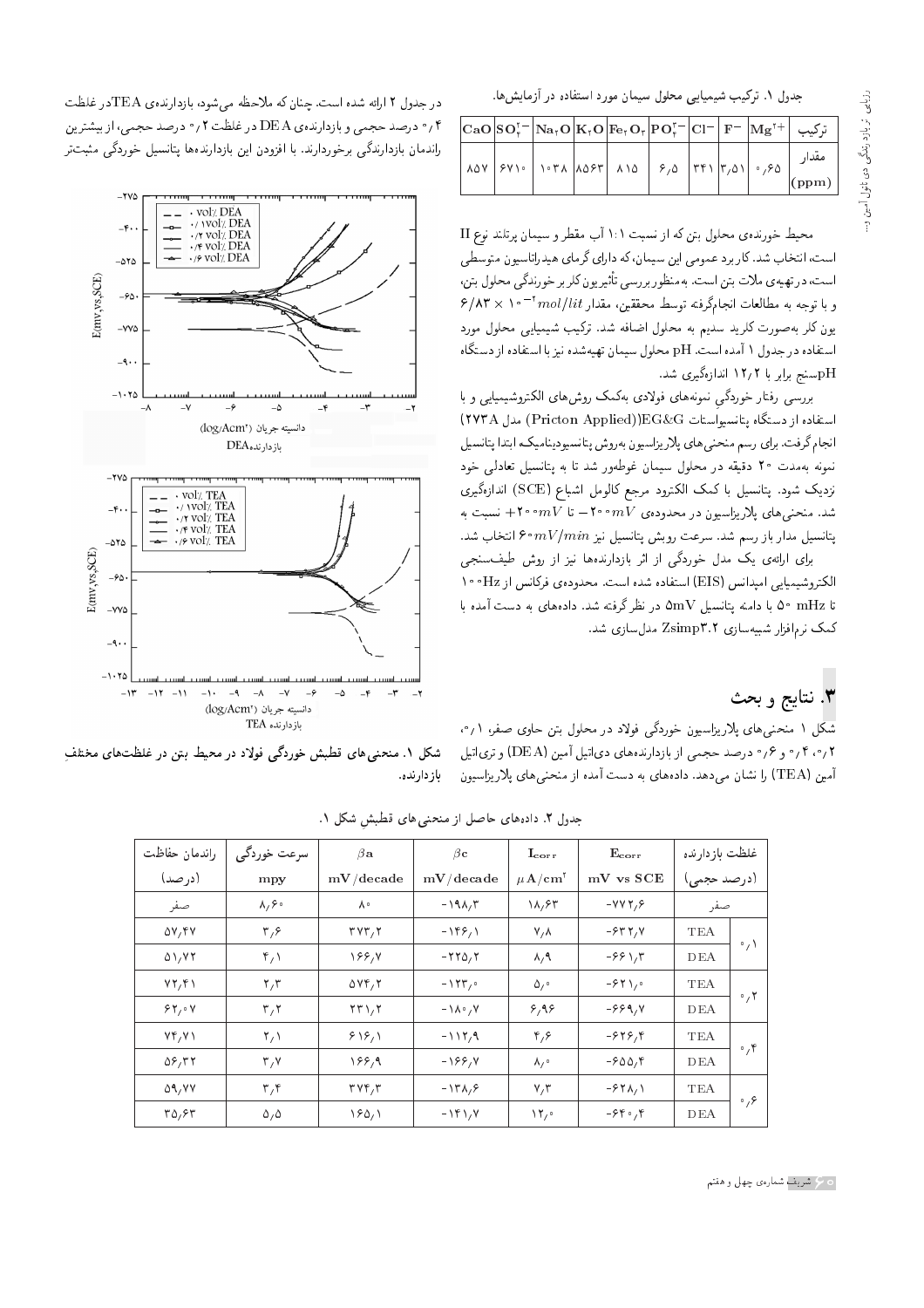

براساس نمودار پوربه<sup>۱</sup> مربوط به آب ـ آهن، این لایه می $\vec{z}$ اند مانعِ ادامهی خوردگی فولاد شود. اما حضور غلظت زیادی از یون کلر باعث می شود که لایهی تشكيل شده تخريب شود، و نتواند مانع از خوردگي آهن در محيط آبي با pH قليايي شود. بازدارندههای DEA و TEA به عنوان بازدارندههای آندی از سویی قادرند با تضعیف عملکرد یون کلر و با کمک به تشکیل لایهی محافظ مانع از خوردگی بیشتر فولاد شوند، و از سوی دیگر بهعنوان بازدارندههای آندی، نواحی فعال سطح آند را پوشانده و میزان سطح أندی را کم کرده و باعث کاهش واکنش أندی و نهایتاً کاهش سرعت خوردگی شود. با توجه به کارایی زیاد بازدارندگی TEA(حدود ۷۵ درصد در غلظت ۰٫۴ درصد حجمی) میتوان گفت که این بازدارنده نهتنها قادر است مانع ییشرفت خوردگی شود، بلکه می تواند خوردگی حفرهیی را بهطور کامل متوقف کند. " این سازوکار برای سایر بازدارندههای بر پایهی آمینوالکل نیز مشاهده شده است<sup>۶۱</sup>۶!.

در شکل ۲ تغییرات سرعت خوردگی با توجه به غلظت بازدارندههای DEA و لارائه شده است. ترىاتانول أمين (TEA) در تمام غلظتها عملكرد بهترى "C از خود نشان داده است. اگرچه DEA می تواند تا حد زیادی مانع از خوردگی حفره يي شود، نتوانسته همانند بازدارنده TEA آن را كاملاً متوقف كند.

منحنی های نایکویست در غلظت های مختلف از بازدارنده های DEA و TEA در شکل ۳ ارائه شده است. همچنین دادههای به دست آمده از این منحنیها در جدول ۳، و نهایتاً مدار معادلی که برای این سیستم خوردگی با بهترین شرایط شبیهسازی پیشنهاد شد، در شکل ۴ مشاهده میشود. مشابه این مدار معادل توسط سایر محققین نیز در شرایط مشابه ارائه شده است. این مدار دو لایهی مضاعف غیر کامل (Q) روی سطح را نشان می دهد که مؤید حضور و تأثیر این بازدارندهها روی<br>ک سطح فولاد وكاهش سرعت خوردگي است.

 $\sigma$ درمورد بازدارنده $\rm{R}_2$  تا افزایش غلظت بازدارنده  $\rm{R}_P$  افزایش یافته و در غلظت ۰٫۴ درصد حجمی به بیشترین مقدار خود رسیده است. در این غلظت



شکل ۲. تغییرات سرعت خوردگی فولاد در محلول بتن با غلظت بازدارندههای TEA ,DEA



شکل ۳. منحنی های نایکویست مربوط به فولاد در محلول سیمان با غلظتهای مختلف



شکل ۴. مدار معادل ارائهشده برای سیستم خوردگی در محلول سیمان حاوی  $TEA$  , DEA  $Q$ بازدارندههای

| $(n)$ نوان فرکانس                 | ظرفيتخازن                     | $\mathbf{R}_{\mathbf{p}}$                       | غلظت بازدارنده              |                        |  |
|-----------------------------------|-------------------------------|-------------------------------------------------|-----------------------------|------------------------|--|
|                                   | $(\mu \mathbf{F})$            | $(\boldsymbol{\Omega} . \mathbf{cm}^\intercal)$ | $\left(\mathrm{vol}\right)$ |                        |  |
| $\mathfrak{g}_{\gamma}$ ۶۱        | $\cdot$ 9,0                   | ۸، ۸، ۲                                         | شاهد                        |                        |  |
| ۶۸، ۰                             | ۲۸۴۱,۴                        | 899,9                                           | DEA                         |                        |  |
| $\cdot$ , $\mathsf{Y} \mathsf{Y}$ | $\lambda \lambda Y \Delta/Y$  | ۲۰۳۰                                            | TEA                         | $\cdot$ $\wedge$       |  |
| ۵۹ ه                              | ۰٫۵ ۲۳۳                       | ۱۲۶۰                                            | DEA                         |                        |  |
| ۰٫۵۱                              | 814,80                        | ۱۱۷۸۱                                           | TEA                         | $\cdot$ , $\mathsf{r}$ |  |
| ۷۸ ۰                              | $YY\Delta\Delta$ , $\epsilon$ | ۱۲۰۱                                            | DEA                         |                        |  |
| ۷۸ و                              | 870,00                        | ۴۶۰ ۸۸                                          | TEA                         | $\cdot$ ,۴             |  |
| $\circ$ , $V \circ$               | ۲۱۶۰٫۵                        | 84.1                                            | DEA                         |                        |  |
| .89                               | ۶۲۲٬۳۱                        | ۲۷۲۱۱                                           | TEA                         | $\cdot$ , $\circ$      |  |

جدول ٣. دادههای بهدست آمده از منحنی های نایکو یست شکل ٣.